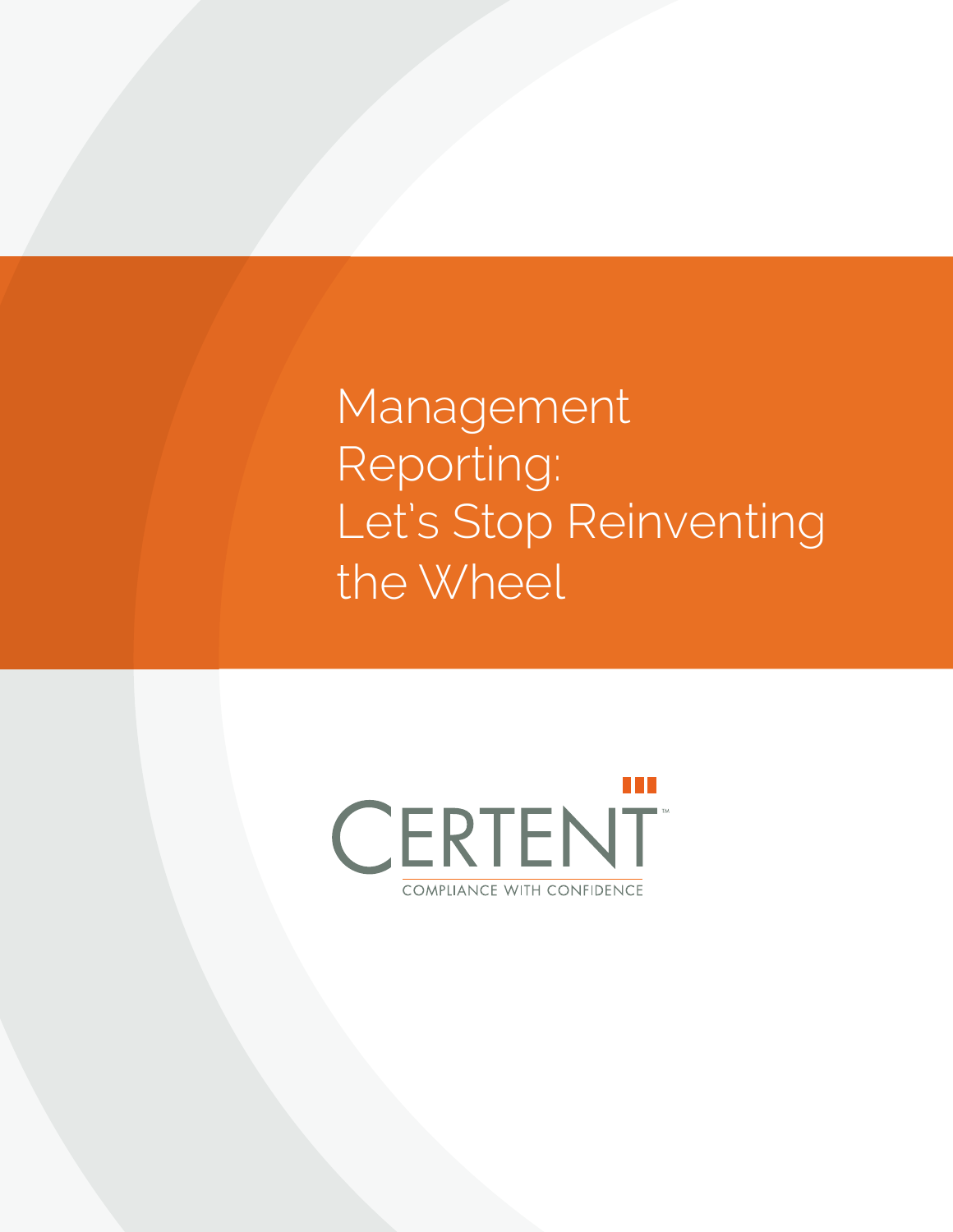## Presenting to management again?

It's a basic fact of business decision-making. Access to accurate data, and timely commentary and analytics is critical to making sound business decisions. And the pressure to provide that data and analysis to management is only becoming more intense. Uncertainty and volatility in the economy is increasing the need for frequent forecasting, project updates and roadmaps in most organizations. A quick turnaround of detailed reports with embedded narrative is essential for management teams anxious to keep their fingers on the pulse of the marketplace.

Yet, for many departments, report building is often a tedious, time consuming and error prone process. Management presentations and reports are built following a series of complex, manual tasks, usually copying and pasting data (operational, statistical, performance, financial, etc.) and related commentary into disparate Microsoft Word, Microsoft Excel and Microsoft PowerPoint files, then emailing these files to multiple authors, in different functional areas, throughout the organization for editing and approval. This makes it difficult for report builders, contributors and reviewers to collaborate. And someone is always left to compile all the revisions from cross-functional managers. This can lead to inaccurate, outof-date reports because of the inherent difficulties in aggregating plans and analysis from around the organization into an enterprise-level view. The process provides little transparency or timeliness of data and increases the risk of inaccuracies, which can cause management to question the integrity of data in key internal reports.

Another issue is governance. Inadequate governance and controls, along with the manual reporting process, can make it difficult to control who sees sensitive information concerning company performance and strategy. There are often gaps in internal controls and governance and little in the way of an audit trail or visibility into who made specific changes to the reports.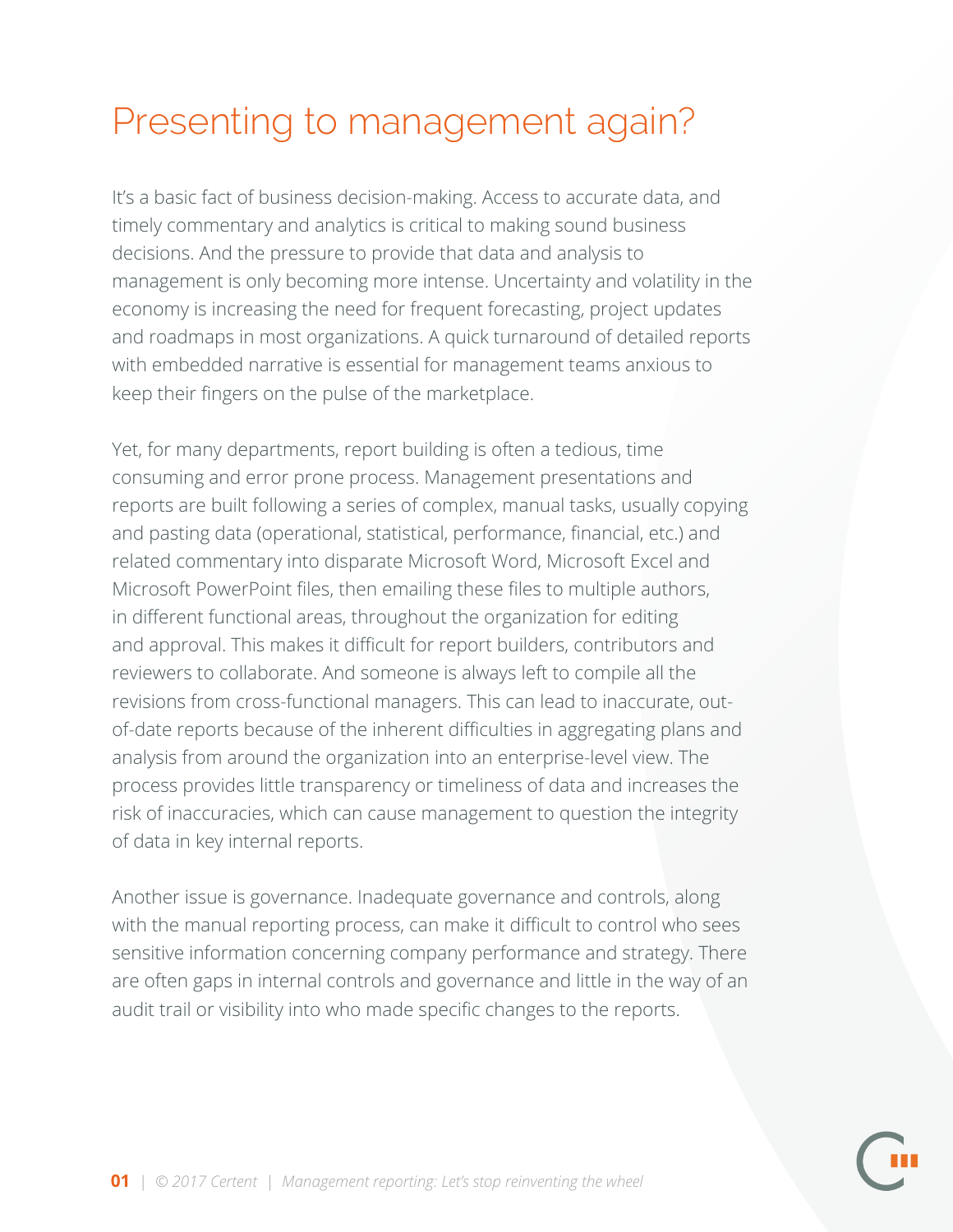Today, few companies have automated tools for gathering text, narrative and analysis from multiple source systems. Many companies have made significant investments in solutions that focus on business intelligence or financial close management. But while these solutions do a good job of presenting quantitative information,

Many line-of-business users independently create their own reports, based on incomplete or out-of-date information.

they were typically not designed to capture narrative commentary — including input from operations. That recurring process remains time consuming and yet essential for good decision making. Without an automated process to provide consistent, verifiable data and narrative for internal audiences, many line-of-business users independently create their own reports, based on incomplete or out-of-date information. That makes it harder to align senior management's strategic objectives with employees' day-to-day operational decisions.

To respond and adapt to the many challenges organizations face in today's economic environment, business leaders need shared insights based on accurate, up-to-theminute information and a shared analytic interpretation. They need information and commentary that conveys the insights of those who have examined the supporting data — and a report generation process that is consistent and repeatable.

## A "factory" approach to assembling text, narrative and analysis

Change is coming. Just as Henry Ford once envisioned an efficient, factory process for the mass production of automobiles, top performing organizations are now using software to produce their recurring reports, documents and management presentations on an efficient assembly line.

This software enables a streamlined report generation process that supports productive discussion and collaborative team analysis. Companies can create a unified process for automating the production of both external financial reports and internal management and performance reports in a controlled and auditable environment. With the help of report production management solutions, users can create reports that include up-tothe-minute data — and the technology will automatically update the associated narrative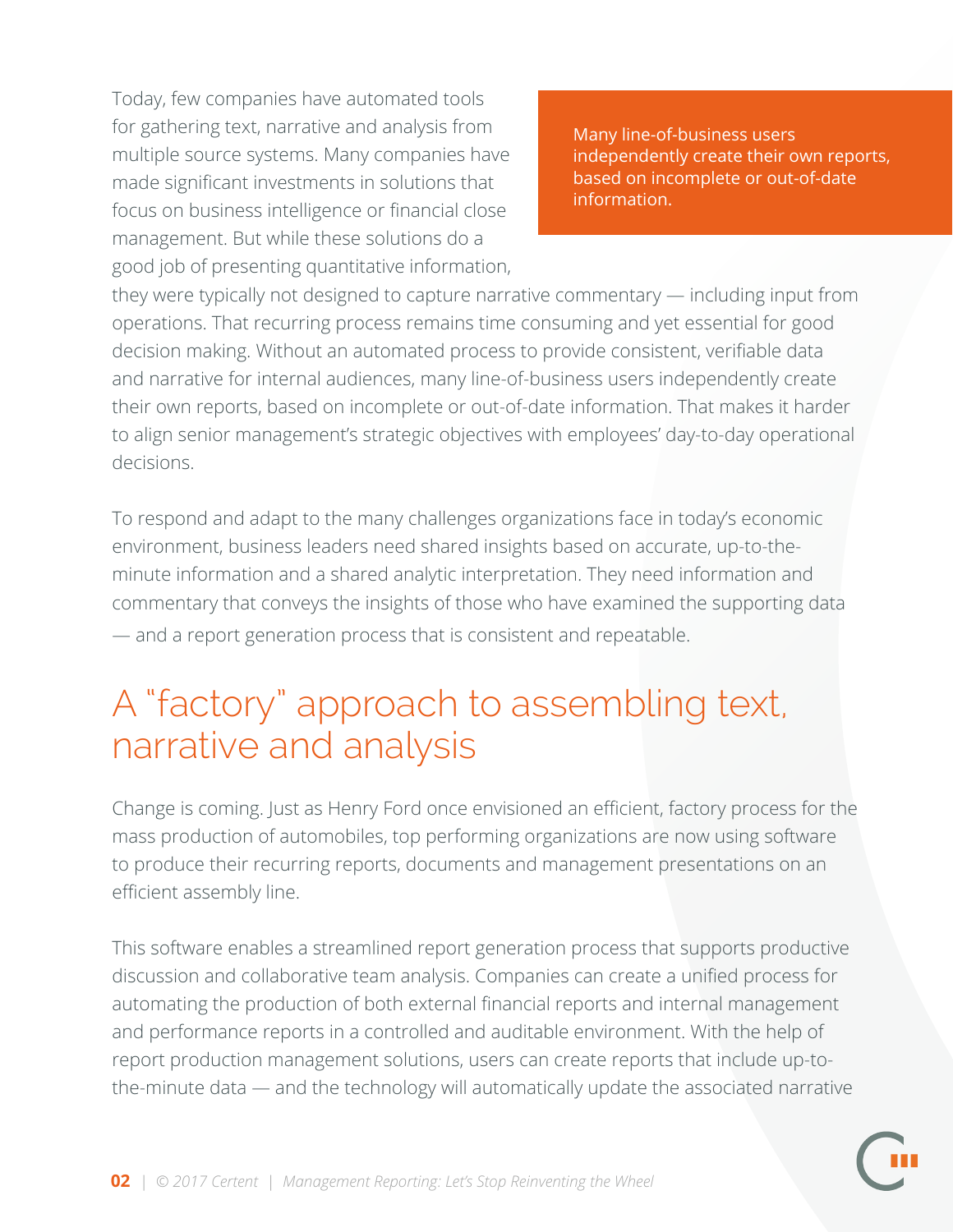commentary based on this changing data. This enables finance or operations staff to provide more accurate and reliable reports to the people who need them, when they need them.

A report production management solution, functioning as a "factory" for efficiently building recurring, multi-author management reports and presentations can:

- Allow highly specialized professionals to work on their individual components of the final product (a section of a final report, document or presentation)
- Decrease production costs for the organization
- Ensure quality control
- Provide quick, reliable, on-demand updates to data, text and analysis to cut costs, eliminate human error and increase speed

A report production management solution can provide a single, secure database and an application environment to pull data from both structured and unstructured sources. It can also provide an easy-to-use method for accessing and integrating data from key operational systems including Excel files, the leading enterprise resource planning (ERP) systems, general ledger (GL) and consolidation systems, payroll and human resource (HR) systems, online analytical processing (OLAP) and relational data, customer relationship management (CRM) systems and more. Many top-performing companies are linking insights from their BI tools directly into these "factories." This linkage ensures that valuable BI insights and analytics are protected — and not presented to management inaccurately. And it ensures that the values from those sources are automatically updated wherever they appear in reports and commentary. Report formats can stay exactly the same. When a late change comes in from one of the report's authors, this change is updated instantly throughout the entire document.

A factory for management presentations and reports can accommodate virtually any report style or formatting, so you can continue using your existing report formats instead of forcing reports to conform to pre-built templates. And when it's time to publish a report, it automatically marries quantitative data with narrative discussion and analysis to produce a single, formatted Microsoft Word document, Microsoft PowerPoint presentation or Adobe® PDF.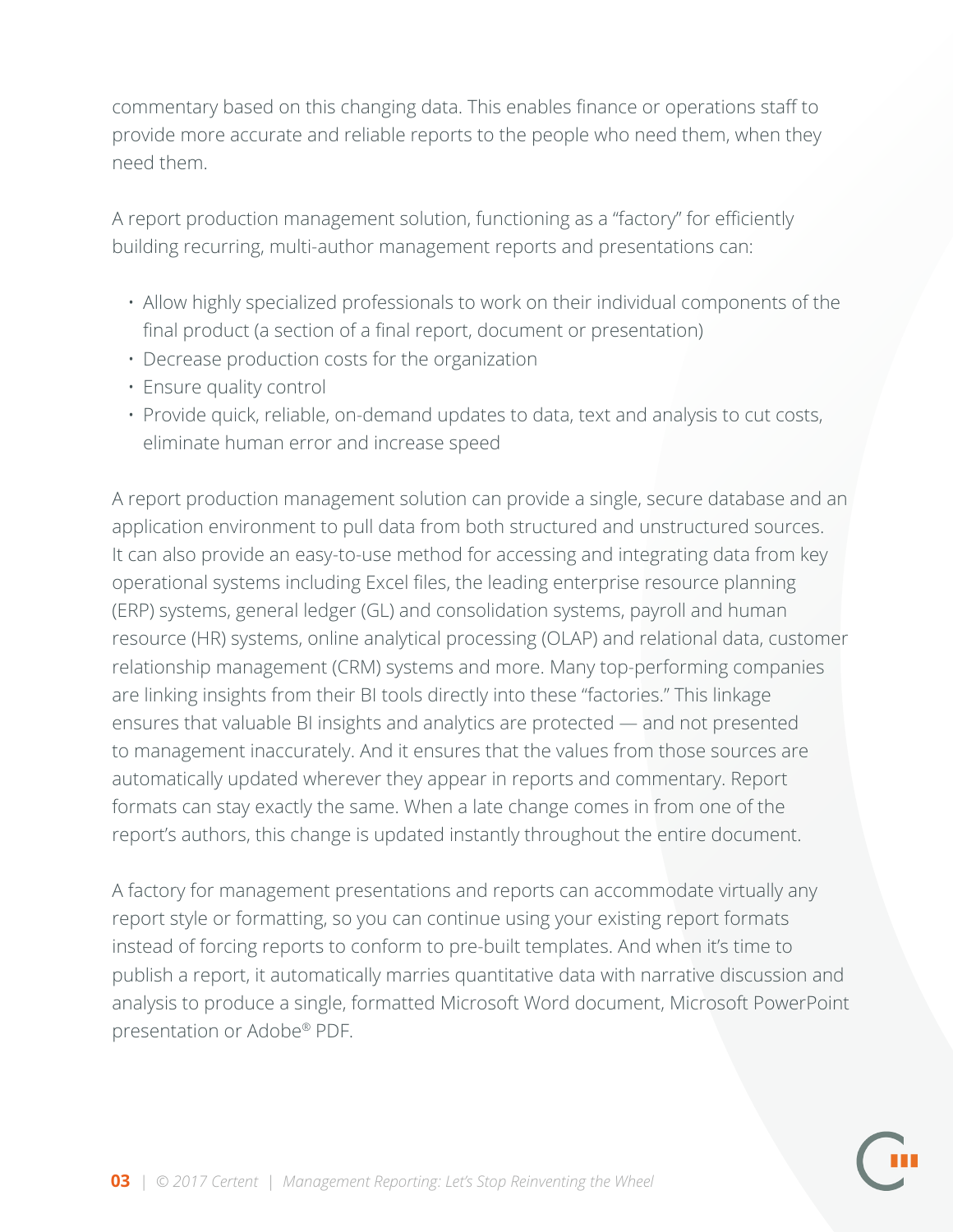# An automated assembly line for reports

By automating the process of creating presentations for management, frontline managers can save time on the logistics of report assembly and spend more of their time analyzing performance and taking action. They can make better decisions based on an integrated view of data from financial and operational systems, combined with supporting commentary, in one unified and secure report. In addition, improving the timeliness of management reporting can yield significant benefits, including the ability to:

- Identify inaccuracies in performance data, using business rules and validation tools to notify users of potential problems during the review cycle.
- Improve governance and enhance controls by delivering reports as frequently as needed.

This linkage... ensures that the values from those sources are automatically updated wherever they appear in reports and commentary.

• Present insight — rather than just financial data — to senior management with supporting narrative analysis created in collaboration with other internal experts.

## Streamlining a complex process

A report production management solution can provide capabilities that help organizations streamline and enhance virtually all aspects of the report production process.

#### **Improve governance and control**

When employees are tasked with gathering information for internal management reporting, they need access to sensitive data, which raises security issues. With built-in security and workflow, only the employees who need to see the information are provided access, and only when they need it.

#### **Link source data to report data**

Text, narrative and analysis in reports can be linked directly back to a single data source,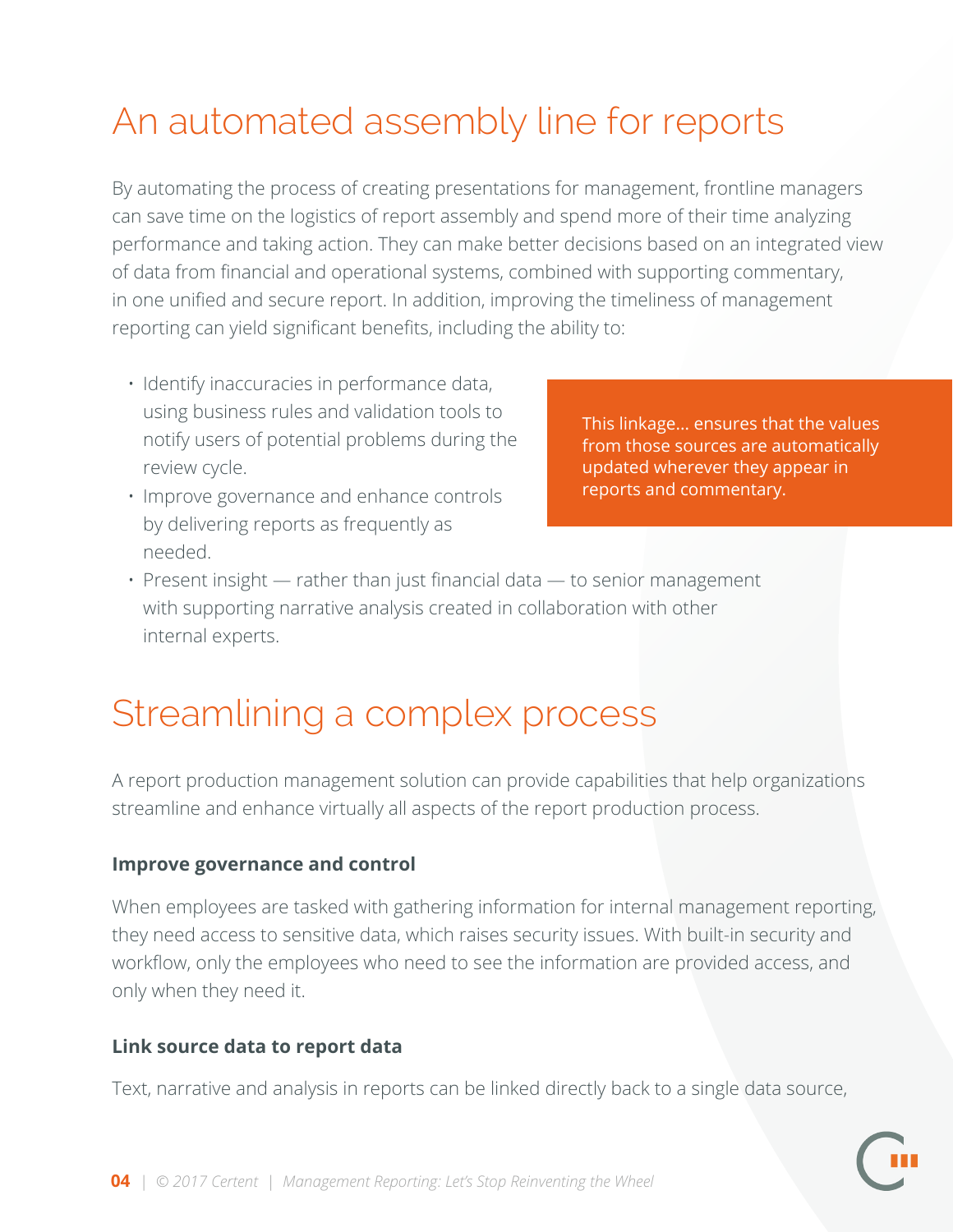ensuring that there are no conflicting numbers anywhere in the report. Changes to the source numbers automatically cascade through the report to ensure there is "one version of the truth" reliably "tied out" throughout.

#### **Use prior reports as a template for following reports** Ĩ

Successive reports typically contain the same sections and formatting as previous reports and use the same sources to populate the data and text in the report (e.g. sales pipeline numbers, revenue, etc.). A report production management solution should automatically roll over a report to the subsequent period to "jump-start" the report creation process. The latest data is automatically loaded into the new report, allowing the user to focus on the content rather than on the collecting, consolidating and formatting of the report.

#### **Change once, update everywhere**

Using variables in text, users can link hundreds of reports to a master report, enabling report sections to be shared. This ensures that reports always reference a single narrative or data point in the highest level report; other sections are simply replicated to expedite editing at lower levels. In this way, hundreds of departments or legal entities within an organization can quickly source common data from the highest level entity.

Frontline managers can save time on the logistics of report assembly and spend more of their time analyzing performance.

#### **Build on existing skills**

Most people are already familiar with Microsoft Word and Microsoft Excel. A useful report production management solution should use the familiar interface and capabilities of Word and Excel with the added value of security, audit trail integration and automation of a database-backed enterprise application.

#### **Maintain an audit trail**

Comprehensive audit trail reporting tracks each user and each change to a document. Users can easily compare any two versions of the document to see what was changed, who changed it and when.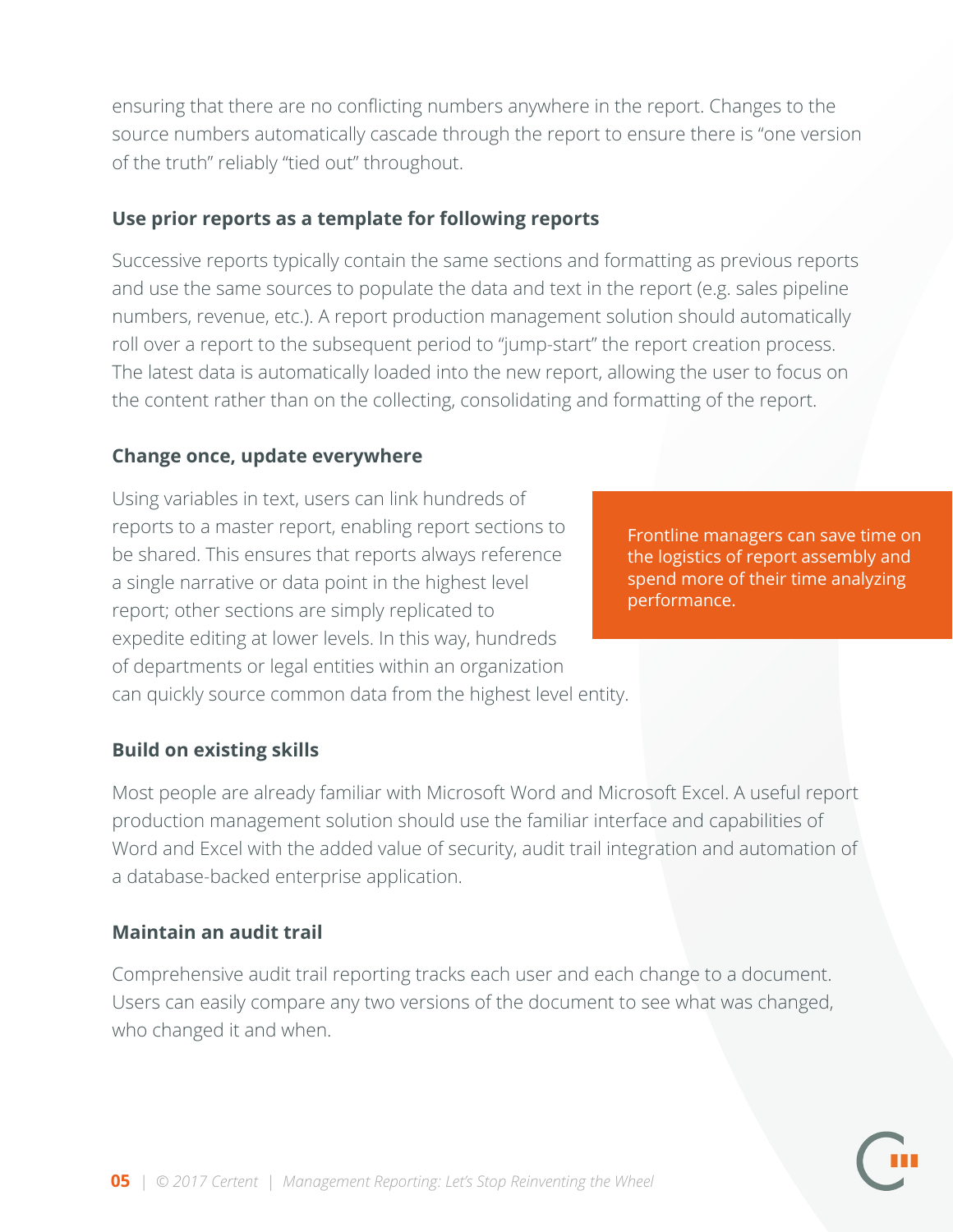#### **Optimize control with workflow and task management**

A workflow process tracks the status of each section of a document, with due dates and responsibility assignments. With workflow, an administrator can easily see the status of each section of the document, see which sections are overdue and who is responsible for each section.

#### **Choose multiple output options from a single data source**

An effective solution should employ a variety of output options including: Microsoft Word, Microsoft PowerPoint, Adobe PDF and Adobe InDesign.

### Streamlining can:

- **•** Improve governance and control
- **•** Link source data to report data
- **•** Use prior reports as a template for following reports
- **•** Change once, update everywhere
- **•** Build on existing skills
- **•** Maintain an audit trail
- **•** Optimize control with workflow and task management
- **•** Choose multiple output options from a single data source